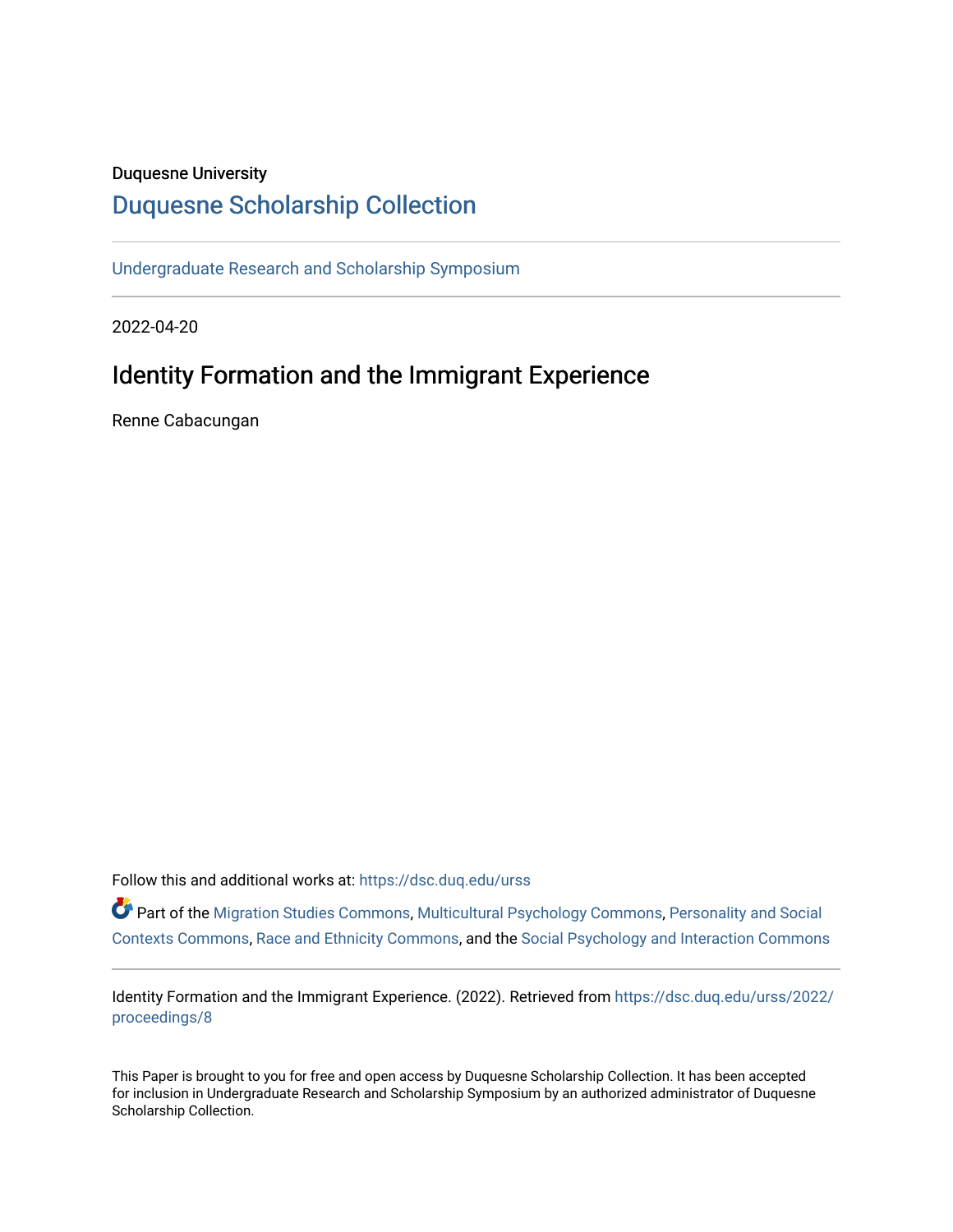# **Identity Formation and the Immigrant Experience**

Renne Cabacungan

Duquesne University, Psychology Department

Advisor: Dr. Elizabeth Fein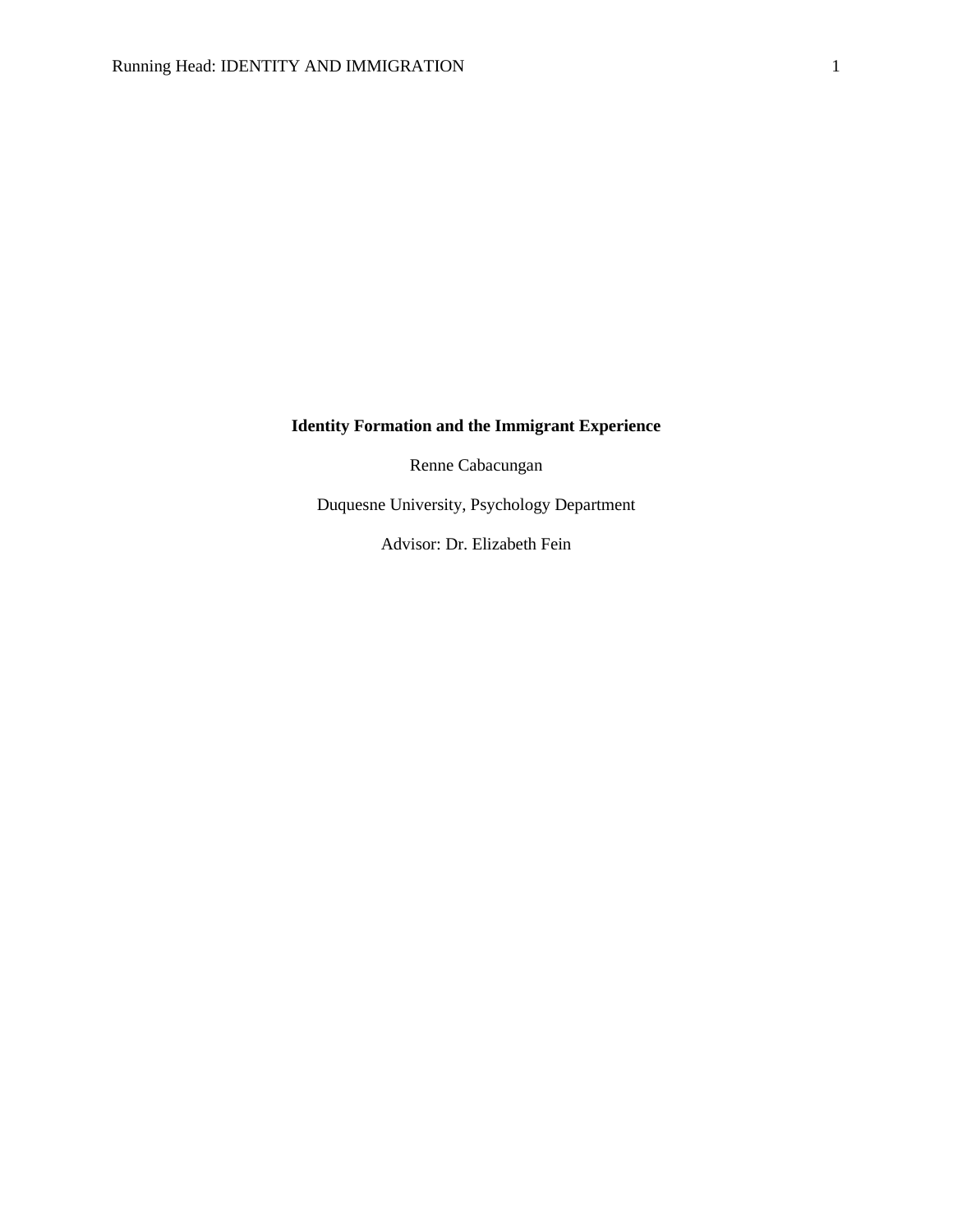#### **Abstract**

Immigration history is an especially prominent aspect of an immigrant's identity. Immigration creates psychosocial changes which can impact how an individual is viewed by themselves and others. Immigrants develop a dual identity, drawing from both their new country and their country of origin. Navigating this binary lies at the heart of an immigrant's identity development. The purpose of this study was to investigate the personal processes one undergoes during immigration in forming one's new identity. Qualitative interviews were conducted with two participants of different nationalities. A life course theory approach structured the two interviews to create a comprehensive timeline of events and corresponding changes to how they viewed their identities. Both immigrants moved to America from their homelands. One participant was a female of Filipino origin, and the other participant was a male of Iranian origin. This paper will discuss common themes that emerged across the two interviews such as: culture shock, initial uneasiness, and adapting to new life through professions. Many differences also emerged in the areas of historical contexts and personal beliefs that created the participants' own unique and distinct experiences. The results of this study are especially important in a time where immigration remains a very controversial issue. At a time where immigrants are often dehumanized in media, the findings can be used to emphasize the difficulties experienced by immigrants in their attempts at navigating between two different worlds and allow their stories to be accurately represented.

**Keywords:** Immigration, Identity, Culture, Independent, Interdependent, Sense of Self, Assimilation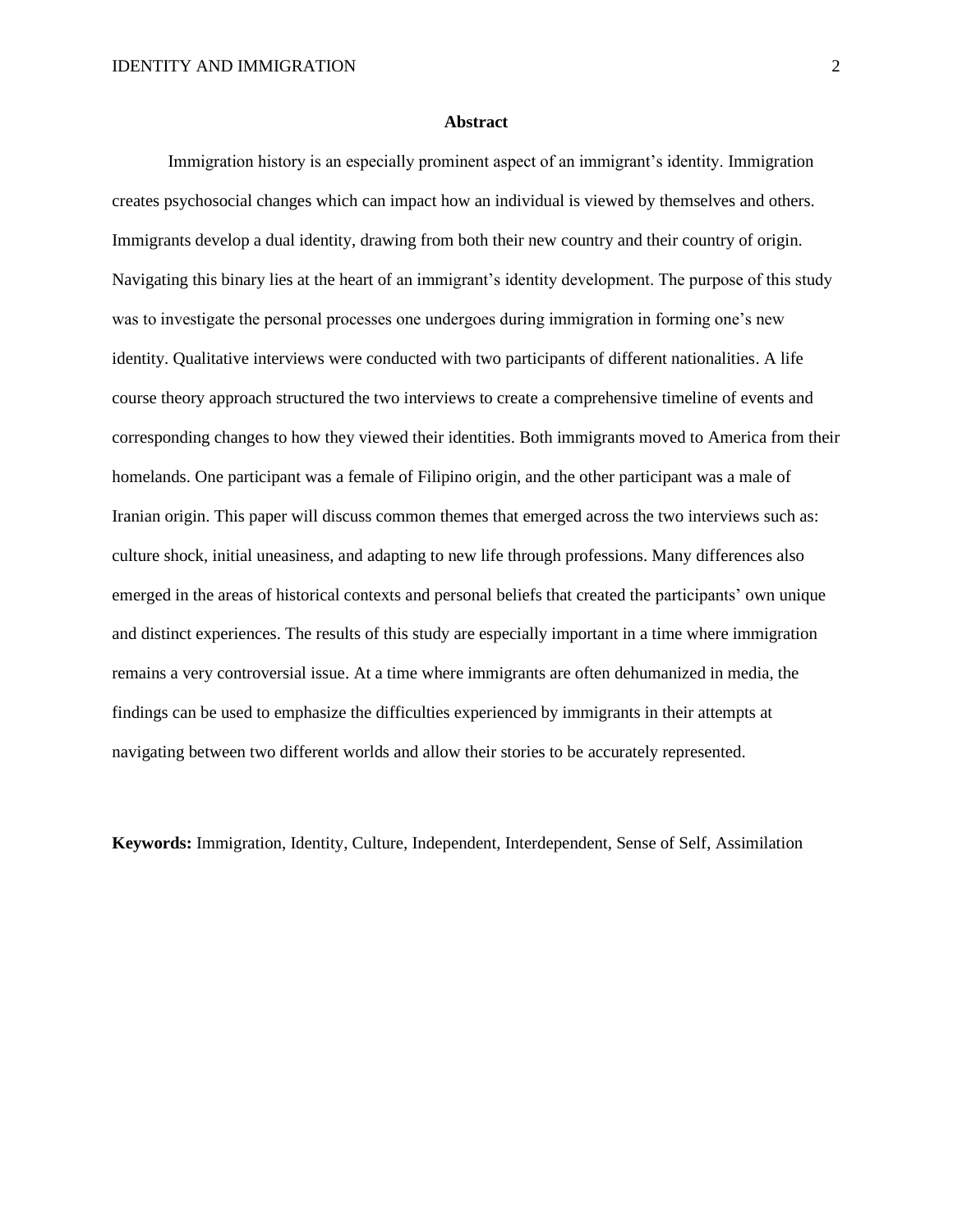### **Identity Formation and the Immigrant Experience**

While the United States has become increasingly diverse over recent years, minority stories remain underrepresented in mainstream media. Many such minority stories involve immigration narratives. There is a growing number of such experiences, as immigrants constituted 13.5% of the total United States population in 2020 (U.S. Census Bureau, 2020). Immigration is a challenging process for individuals and families. The process of identity formation is particularly important in the psychosocial realm, as the process of defining one's identity in a foreign culture can either make the transition to the new country easier or more difficult. Phinney et al. (2001) propose that identification with homeland identities is influenced by both the original attitudes of the immigrants and the receiving viewpoints of the new culture. The central tension in identity formation emerges as a dichotomy between identification with homeland and pressure to assimilate to the new culture (Verkuyten et al., 2019). In America, this becomes a complex issue due to the increasing racial diversity in the country that is continually met with conservative pushback. This is uniquely challenging in America in that identification with homeland culture is done simultaneously amidst exposure to many diverse cultural communities.

Assimilation pressures originated primarily in terms of the predominantly white Anglo-Saxon culture, but this has been complicated by trends in immigration shifts since the 1950s (Sorrell et al., 2019). Perceived hostility or acceptance towards immigrant groups appears to be one of the most dominating factors in immigrant identity decisions, and retention of homeland ethnic identity is more likely to be fostered in pluralist societies (Phinney et al., 2001). On a smaller scale, conforming to the culture of the majority may provide a sense of security when first faced with the challenge of adjusting to foreign life. The choice whether to conform to the new culture or maintain the home culture does not necessarily exist as a binary choice. Multiple different identities intersect, and an individual may choose to identify with certain aspects of themselves at different moments. In a cross-cultural study of multiple different American minority populations, Sorrell et al. (2019) found that the degree of identification to the term "American" differed significantly, with some participants completely estranged from the label and others only identifying as American in certain situations. These results suggest there is a flux in degree in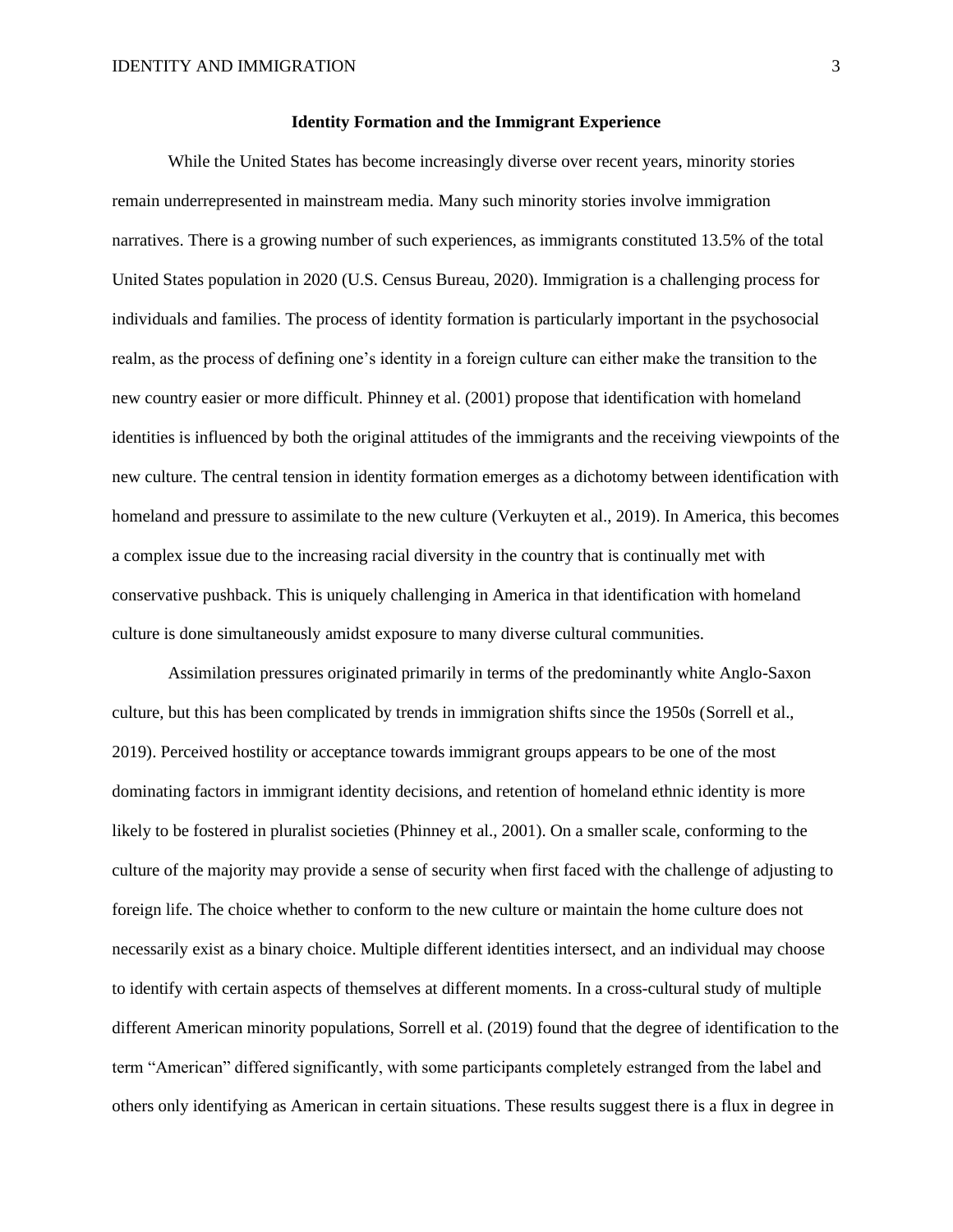which immigrants identify with the American label. This variation involves what aspects of culture the immigrant views as distinctly American, whether it be citizenship status, race, or other cultural values. Many sociohistorical factors influence which aspects of Americanness immigrants choose to identify with, and the complexity of this process warrants further investigation.

Though characteristics of the new culture may become internalized, cultures have different views on the degree to which the self is influenced by the sociocultural realm. Markus and Kitayama (1991) identify two culturally nuanced constructions of the self. Cultures that believe in an independent sense of self state that the self is self-determined and autonomous. This sense of self is identified more in Western cultures. Models of the interdependent sense of self (found in many non-Western cultures) believe the nature of the self is contingent upon the individual's social context and the attitudes of their society. The construal of the self which a person ascribes to can impact how a person identifies themself within the new culture. This can be especially prominent when moving from cultures of one construal to the other. While an individual can choose certain beliefs to define the core of their being, these central values can be subject to attenuation depending on whether the self is viewed as independent or interdependent. Though it may be easy to think of the independent self as more stable due to its lack of reliance on other social dynamics, the wide variety of social changes an immigrant experiences can uproot what was previously considered an independent self, or perhaps even promote the self-efficacy espoused by an independent view of self.

The current research aims to emphasize two immigration narratives of nationalities uncommonly presented in traditional immigration narratives. One immigrant was of Middle Eastern origin, and the other was of East Asian origin. Since these cultures vary significantly from the dominant Western cultural framework, their insights are particularly valuable in the field of identity studies. The study aims to highlight the differences in how they perceive themselves, as well as how they are perceived by others, particularly in how they decide when to conform or express aspects of their home culture. These decisions are explored in relation to both material and immaterial aspects of cultural transmission.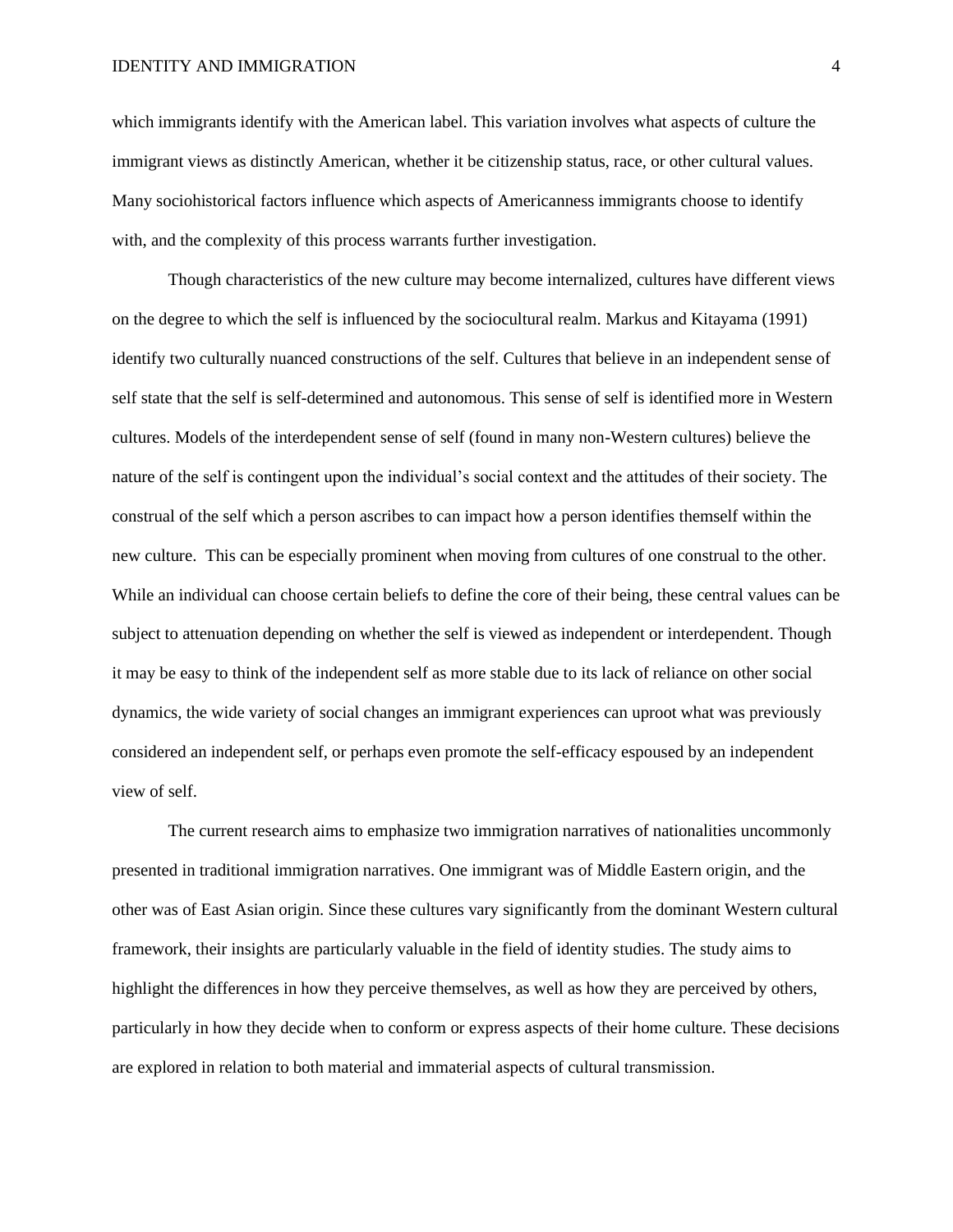#### **Methods**

# **Participants**

Two participants were selected for in-depth qualitative interviews. The first participant (P1) was a female immigrant of Filipino origin. She immigrated to the United States upon completing nursing school in the Philippines. The second participant was a male of Iranian origin. He immigrated to the United States when he was fifteen years old.

# **Interview Protocol**

Both interviews were recorded with the informed consent of the interviewees. Each interview lasted between thirty minutes to an hour. Interviews were structured around the Life Course Theory Approach developed by Elder et al. (2003). This approach emphasizes the importance of major life and historical events, particularly the changes they evoked in the individual. Participants were asked to sketch a timeline of their important life events. Interview questions were structured around deriving meaning behind these events in relation to their personal sense of identity, as well as exploring Markus and Kitayama's different construals of the self.

# **Analysis**

Interviews were analyzed in a method adapted by Strauss (2005). The interviews were listened to thoroughly following each session. Topics related to identity formation such as cultural values and adapting to new surroundings were chosen for analysis. Recurring themes were noted, especially commonalities across the two experiences. Keywords and repeated phrases associated with these themes were written down each time they were said during the interview. Relevant quotations were written down and formed the basis for synthesizing the two narratives. Differences in the two narratives were also explored by the same method.

## **Results**

Four broad similarities were identified across both interviewees' narratives. The first similar theme involved their motives for moving to America. P1's immigration decisions were made to escape poverty in the Philippines and seek financial prosperity in America. P2's family immigrated to escape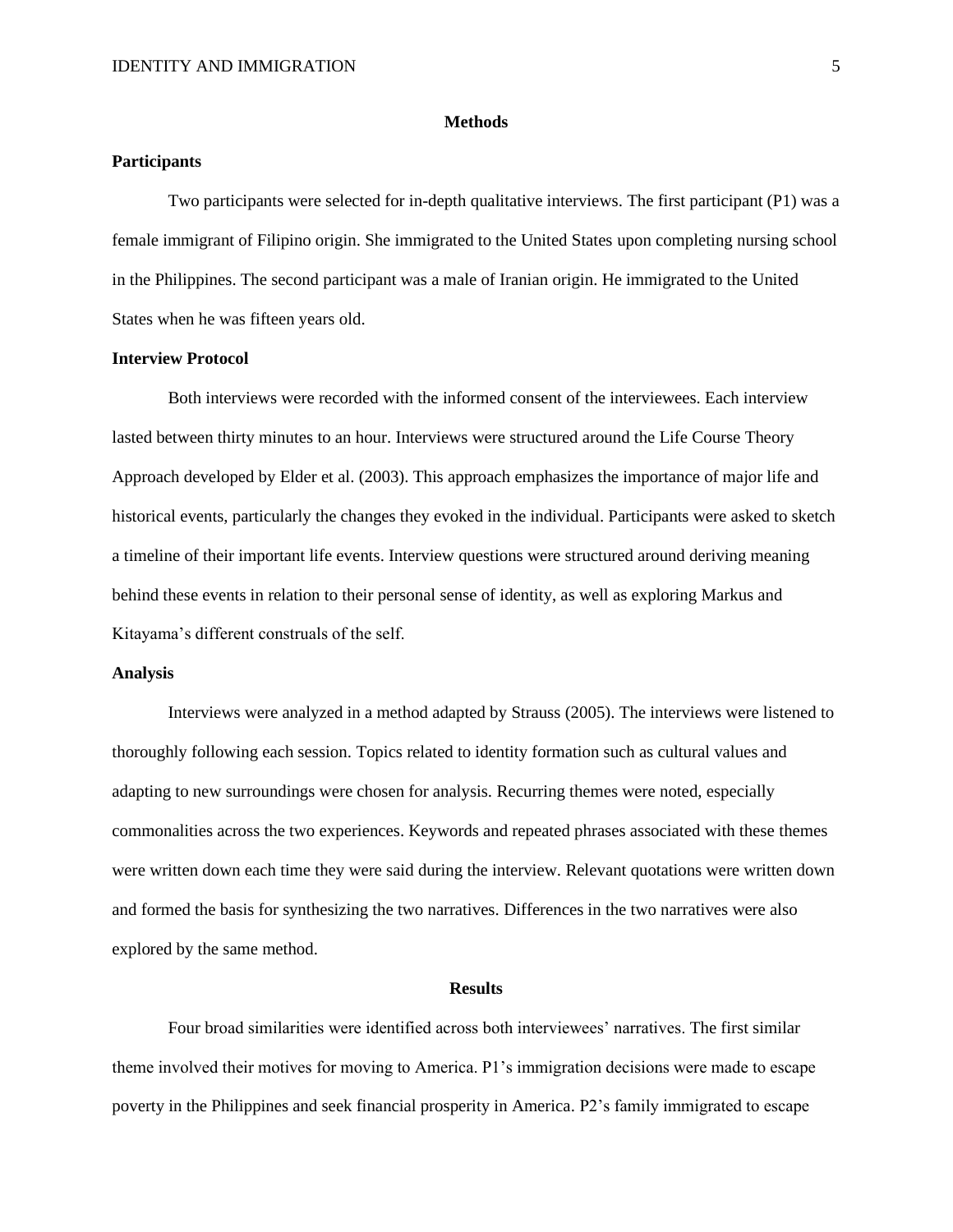violence in Iran. For both participants, America was conceptually linked to a sense of safety, whether it be financial security or as a refuge from violence.

A second commonality revolved around an experience of initial uneasiness and culture shock upon arriving to America. An aspect of American culture became a source of apprehension. For P1, the language barrier served as the biggest barrier for her to overcome. Not only did it make communication difficult, but it also led to an internalization of her difference. She was primarily worried it would make her appear strange to others, as well as emphasize her foreignness. For P1, she originally wanted to suppress linguistic aspects of her Filipino culture in favor of American dialect. America was P2's first exposure to diverse low-income minority neighborhoods. He fled from Iran but ended up amidst racial violence in Los Angeles. As his first exposure to diversity, these experiences made him question the value of America's diverse cultural neighborhoods. He remained apprehensive towards the issue of diversity for the rest of his adolescent years.

Both participants came to overcome their initial bad experiences through their professions. P1's background as a nurse gave her a strong sense of pride in her accomplishments. Since her medical training occurred in the Philippines, her profession was identified with her home culture. As she gained recognition for her accomplishments, she no longer felt the strong urge to hide her foreignness, especially as she began to meet other nurses from the Filipino nursing diaspora. P2 overcame his apprehension towards diversity through literary studies. He came to realize the value of diversity through the merits of storytelling. Through his studies, he learned about how travelling and migration come to create intersecting identities in individuals, and he applied these lessons to his own experience.

The final similarity relates to a common experience across all immigrants. Both participants extensively described the dichotomy between identifying with America and their own ethnic identities. P1 describes a strong identification with both cultures, as she has come to proudly identify as a Filipino American. Her friends from church and her neighborhood enjoy listening to her stories from the Philippines and find her cooking to be quite tasty. Because her community has fostered acceptance of her ethnic identity, she does not view her Filipino identity in contention with her newfound home in America.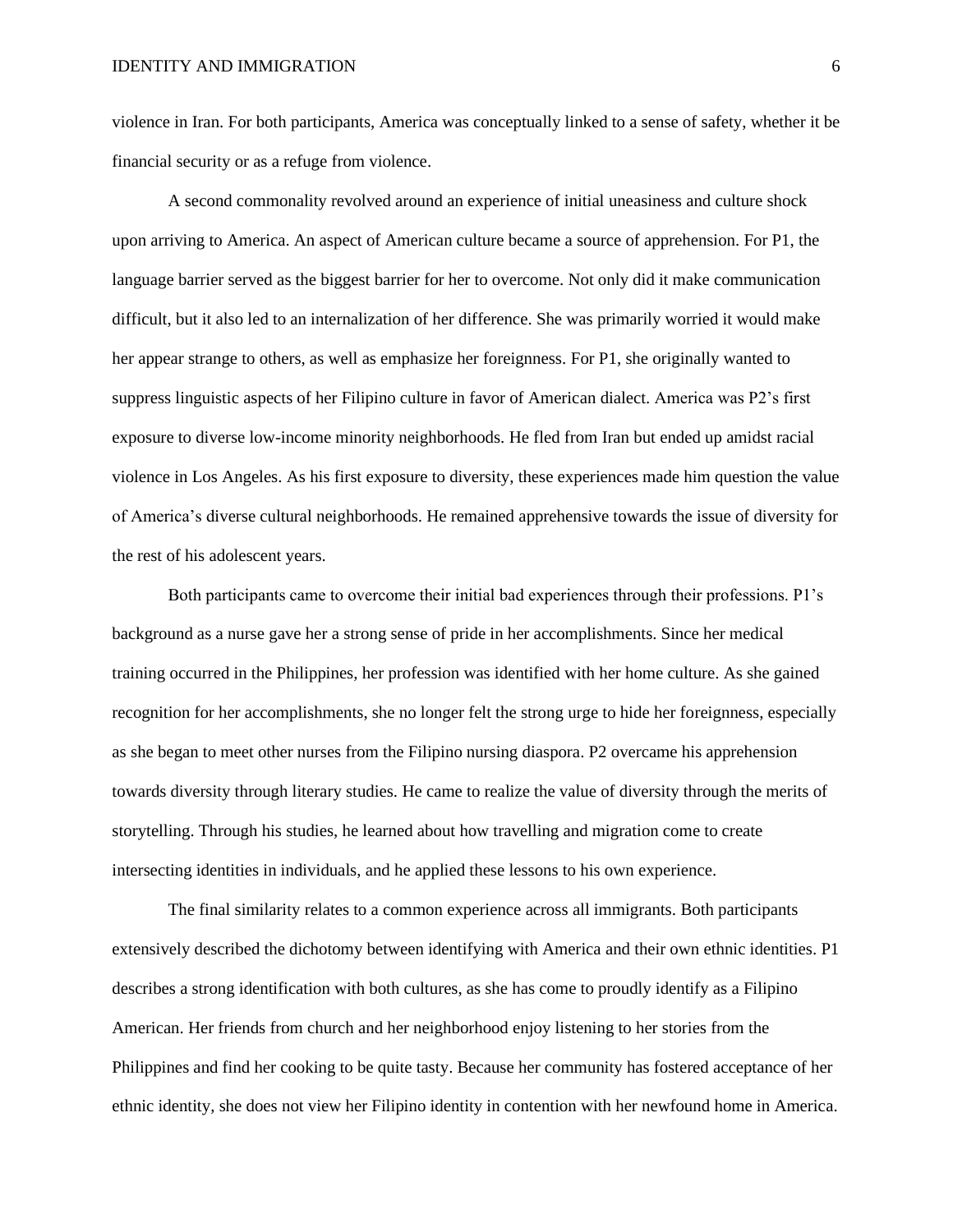She remains grateful for the opportunity to provide for her family in America, thus weaving the two cultures into a unified identity. P2 primarily refers to himself as Persian. However, he admits that most of his Persian cultural identity is largely dormant. He finds no use for it, as he has not met other people in the area that identify with Iranian culture. He fears the anti-immigration sentiments that have pervaded the political climate, and simultaneously rejects the idea of nationalism. Thus, his identification remains primarily with his homeland, but this does not impact his daily decisions in expressing or hiding his culture. His Persian identification is not personally important to his life, but he is cognizant of its significant impact on other immigrants' experiences.

Two distinct differences emerged over the course of interview analysis. When asked to highlight a single event that was most important to how they view immigration, P1 related this question personally, while P2 answered more broadly. P1 cites the exportation of nurses from the Philippines to the United States as the most important event of her immigration history. This diaspora created a strong sense of community that bound her identity with a group of people of a shared experience. P2 interpreted this question differently, describing the importance of September 11, 2001's terrorist attacks as the most important event that defined immigration attitudes broadly. The zeitgeist of anti-immigrant paranoia that followed created the hostile political climate that continually makes the immigrant experience in America challenging.

To close, each participant was asked whether or not they believe identity is a personal choice. P1 answered yes, saying there are certain values at the core of a person which do not change. P2 answered no, saying a person will inevitably internalize the attitudes others hold towards them. Whether they are aware of it consciously, these attitudes subtly and overtly influence identity.

## **Discussion**

The first two similarities show which facets of American culture the participants prioritized in terms of their own identification or disidentification with America. From a foreign perspective, the concept of the American dream inspired both of their immigration decisions, fostering a positive identification with this narrative of the culture. The negative aspects of their situation at home were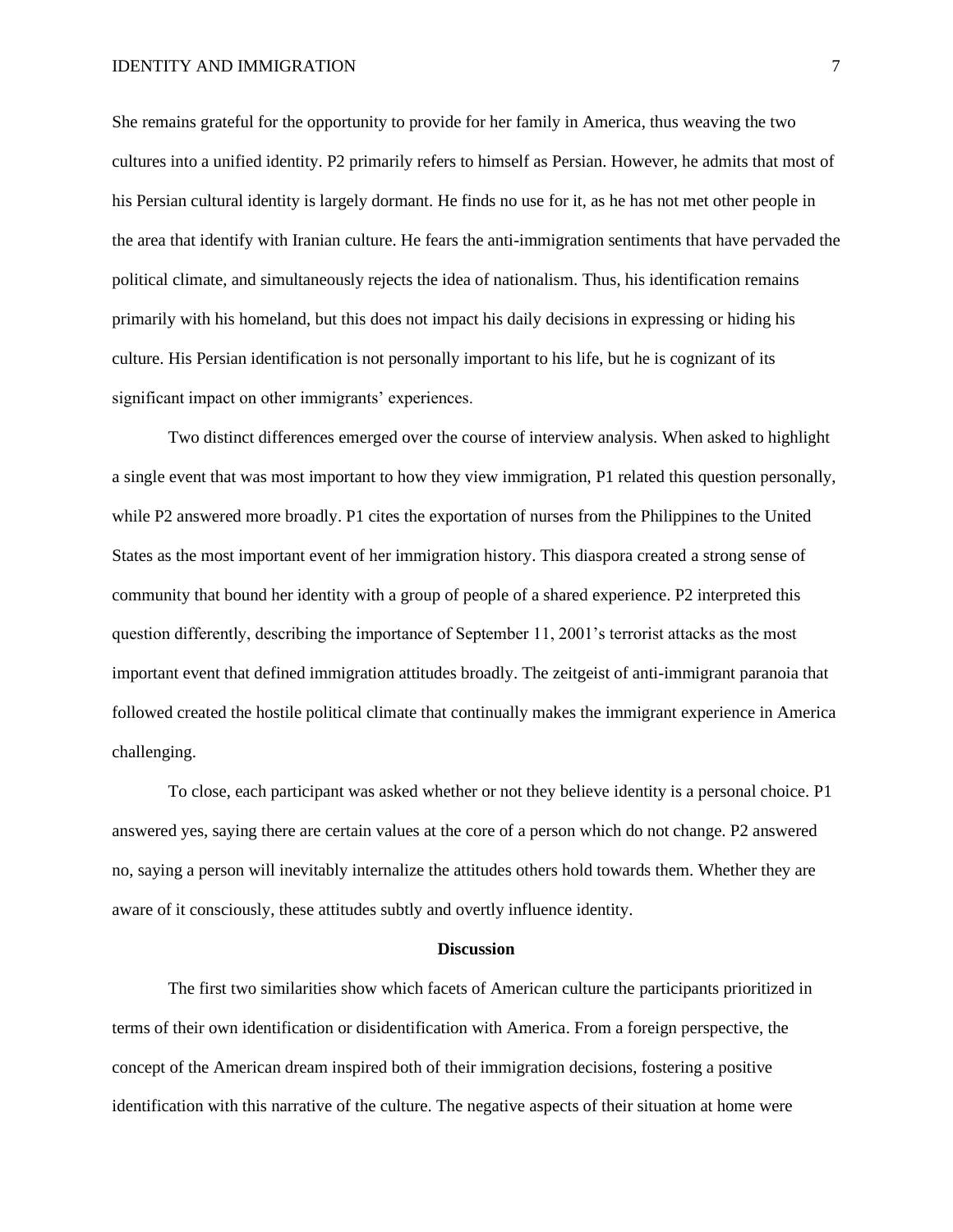## IDENTITY AND IMMIGRATION 8

enough to push them away towards this promise of a better life. Both experienced disillusion upon arriving since their initial experiences did not align with the image of America they identified with. P1's negative experience regarding the language difference is a form of an assimilation pressure. While she was not worried about being perceived as Filipino specifically, she was more concerned about the notion of being identified as an "outsider." This corresponds with findings from Sorrel et al. (2019); immigrants view their status in the United States in relation to perceptions of outsiders. Since P1 was able to pass racially, her accent and limited ability to speak English served as the primary demarcation of her difference. P2's disillusionment resulted in the opposite of assimilation pressure. When faced with violence, the very thing he was fleeing from in his home country, P2 did not want to identify with his new culture. It is important to note the age at which P2 immigrated, as Phinney et al. (2001) state that ethnic identity is not fully realized until the end of adolescence. As P2 matured and found his profession, the attitude of outright rejection towards American identity changed into indifference.

P1's experience suggests that her two distinct cultural identities have formed a singular cohesive identity. As Verkuyten et al. (2019) write, "focusing on the combination of two separate group identifications may not always adequately capture the subjective meaning of dual identity" (p. 396). The dichotomy between Filipino and American is no longer a conscious distinction that P1 makes. Aspects from both cultures are positively reinforced, encouraging simultaneous identification. The two cultural labels enhance one another, as P1 is happy to bring Filipino culture to her chiefly American friends, while viewing America as the reason she is financially secure enough to continually support her family. Perhaps this integration comes with security in both aspects of the dual identity. However, individual differences in personality and world views can also influence the degree of simultaneous integration. P1's integrated identity is also indicative of an interdependent sense of self. Her gradual overcoming of her fear of being perceived as different was alleviated through meeting other Filipinos in her area and becoming wellestablished in her church community. P2, having experienced no such positive reinforcement for identifying with his Iranian culture does not experience it as integrated with his American identity. Though his personal attitudes against strong nationalist identification may also account for this lack of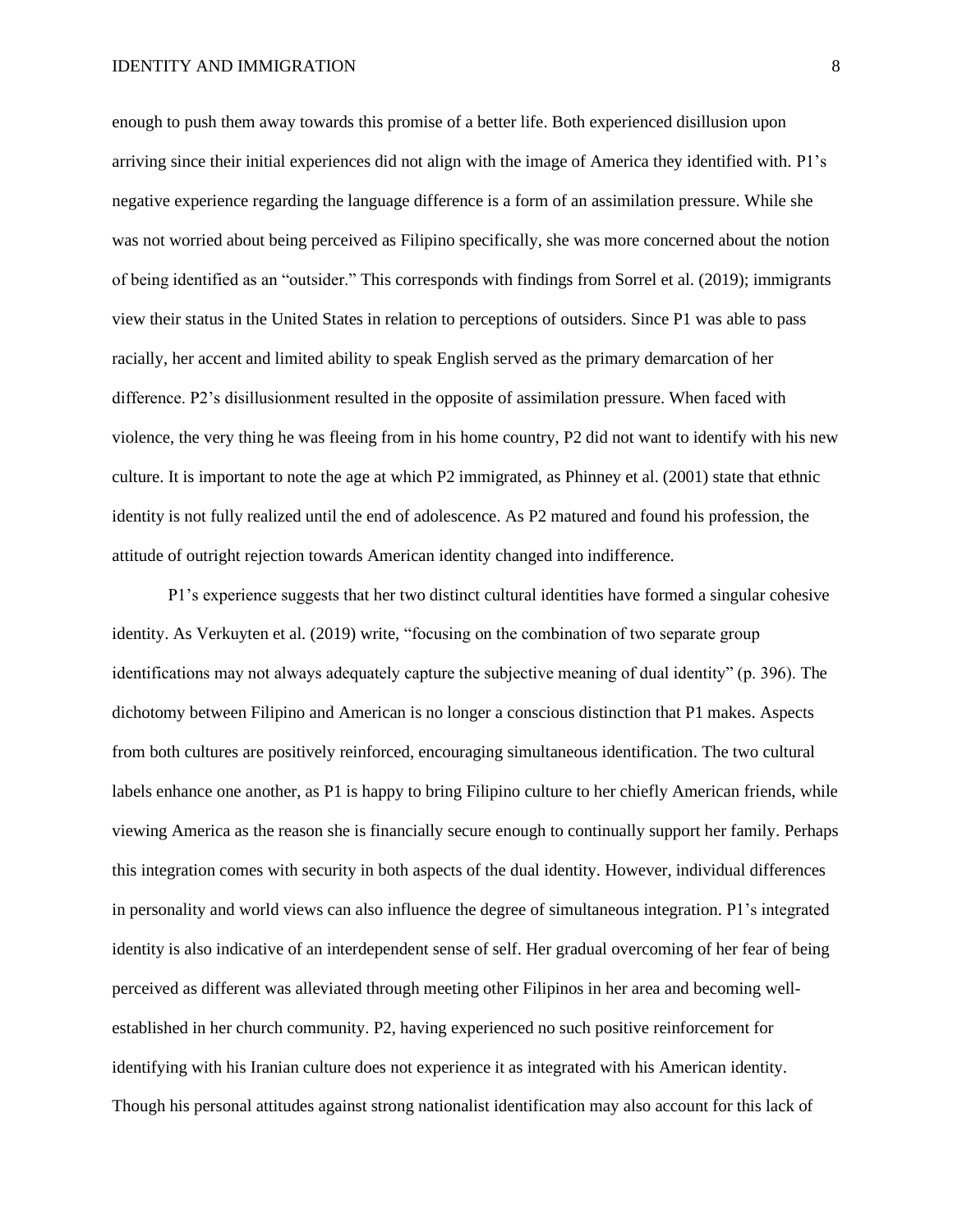positively integrated identity, the lack of a community to identify with can also account for this dormancy in expressing his Iranian culture.

The primary differences in their experiences show the different effects of independent versus interdependent constructs of the self. P1's sense of pride as a nurse works in both ways. Her sense of pride comes from her firm belief in her own accomplishments and ability to overcome adversity. However, this is also formed from the validation of others. P1's ultimate identification with the independent sense of self (as per the closing question) is attributed to religious reasons and devotion to God. Regardless, pride in her own accomplishments was something which perceived difference could not take away from her. Interestingly, this contrasts with Markus and Kitayama's (1991) expectation that non-Western cultures would be more likely to ascribe to an interdependent sense of self. P2's experiences and disdain with current anti-immigration attitudes led him to ascribe to an interdependent sense of self. While he personally identifies more as Iranian, the lack of reinforcement for expressing this part of his identity suggests an interdependent sense of self. Without a social attitude to foster expression, certain expressions of homeland cultures become obsolete. From a more pessimistic viewpoint, pressures to conform or hide identity out of fear of negative reactions can overpower forms of self-identification. The attitudes of the destination country profoundly influence the dichotomy between the two senses of self.

This study is particularly important in the modern political climate, as immigrants are often dehumanized. Global conflicts are creating increasing displacement and higher amounts of refugees. Highlighting the challenges immigrants face when adjusting to their new lives can help promote empathy and combat disinterest towards those perceived as different. As racial issues are being brought to the forefront of social justice movements, it is important to remember the minority experiences that lie outside of the black and white binary that is most prominently highlighted in news media. One limitation of the study is its small scale. Future studies should encompass a larger swathe of cultural identities, including Latino and Japanese Americans to name a few. Additionally, a wide variety of age groups should be sampled to accurately capture how similar experiences can have different impacts based on age and maturity.